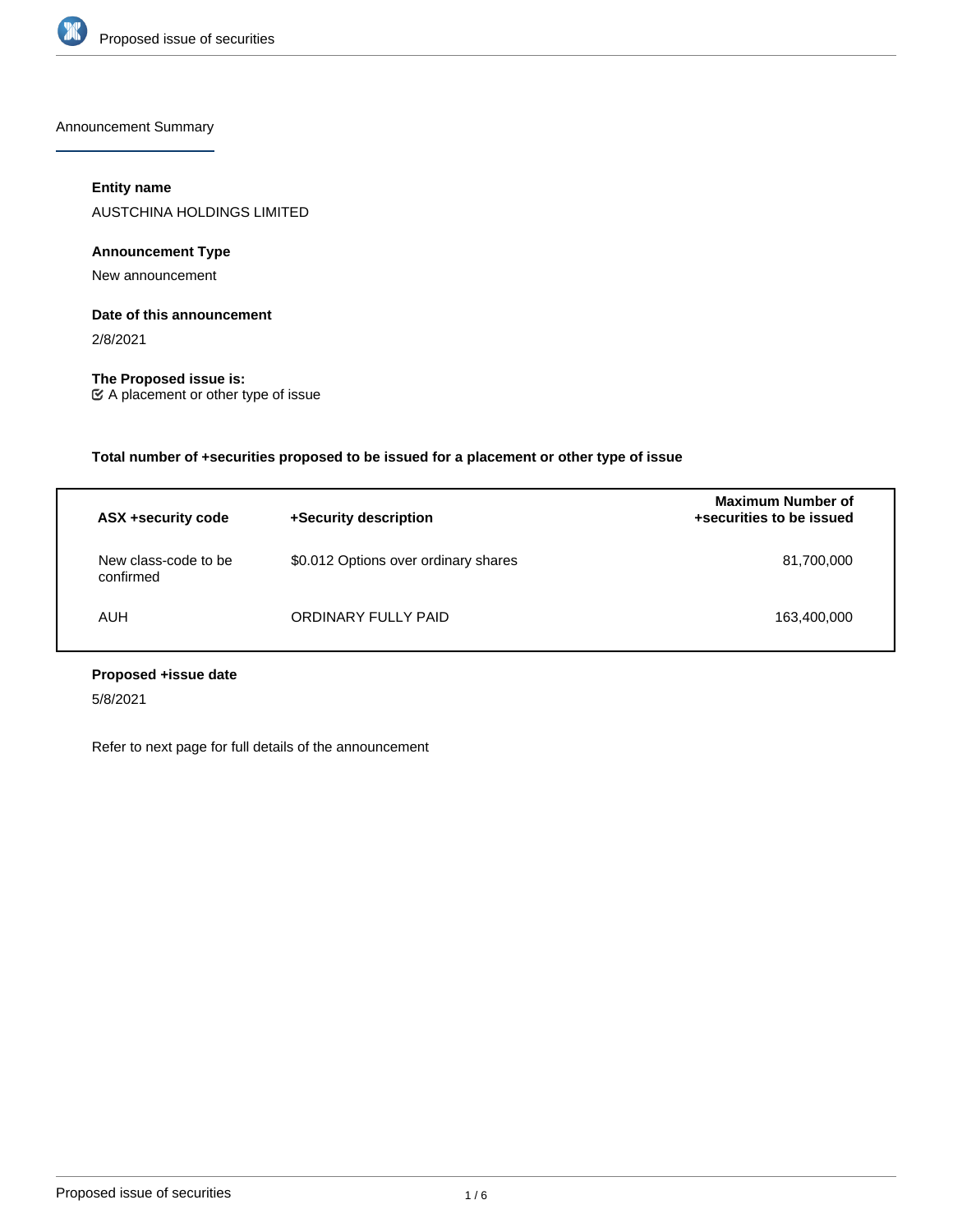

## Part 1 - Entity and announcement details

## **1.1 Name of +Entity**

# AUSTCHINA HOLDINGS LIMITED

We (the entity named above) give ASX the following information about a proposed issue of +securities and, if ASX agrees to +quote any of the +securities (including any rights) on a +deferred settlement basis, we agree to the matters set out in Appendix 3B of the ASX Listing Rules.

If the +securities are being offered under a +disclosure document or +PDS and are intended to be quoted on ASX, we also apply for quotation of all of the +securities that may be issued under the +disclosure document or +PDS on the terms set out in Appendix 2A of the ASX Listing Rules (on the understanding that once the final number of +securities issued under the +disclosure document or +PDS is known, in accordance with Listing Rule 3.10.3C, we will complete and lodge with ASX an Appendix 2A online form notifying ASX of their issue and applying for their quotation).

**1.2 Registered Number Type**

**Registration Number**

075877075

**1.3 ASX issuer code**

AUH

**ACN** 

# **1.4 The announcement is**

New announcement

## **1.5 Date of this announcement**

2/8/2021

**1.6 The Proposed issue is:**

 $\mathfrak{C}$  A placement or other type of issue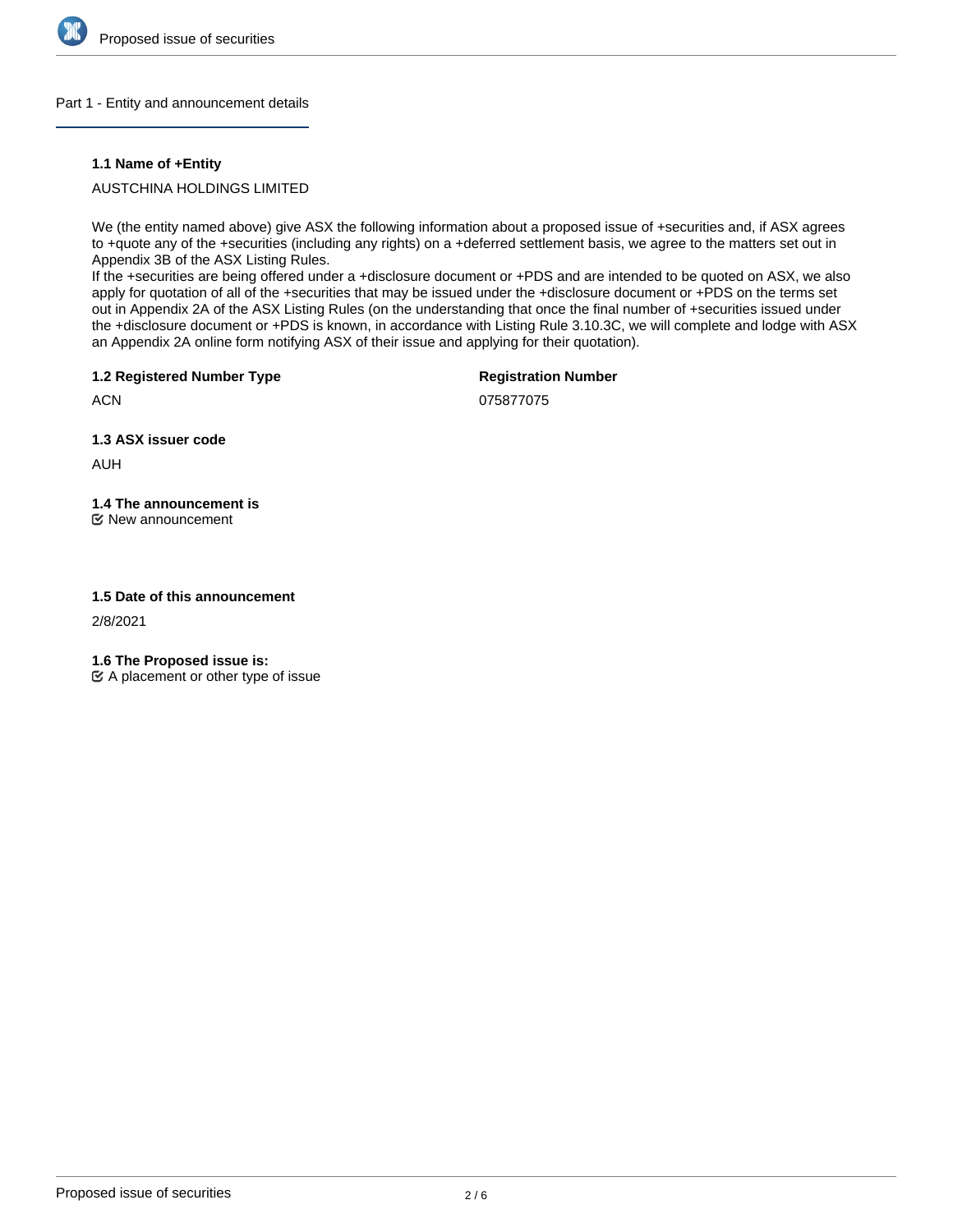

Part 7 - Details of proposed placement or other issue

Part 7A - Conditions

**7A.1 Do any external approvals need to be obtained or other conditions satisfied before the placement or other type of issue can proceed on an unconditional basis?** No

Part 7B - Issue details

**Is the proposed security a 'New class' (+securities in a class that is not yet quoted or recorded by ASX) or an 'Existing class' (additional securities in a class that is already quoted or recorded by ASX)?** Existing class

**Will the proposed issue of this +security include an offer of attaching +securities?** Yes

Details of +securities proposed to be issued

## **ASX +security code and description**

AUH : ORDINARY FULLY PAID

#### **Number of +securities proposed to be issued**

163,400,000

**Offer price details**

**Are the +securities proposed to be issued being issued for a cash consideration?** Yes

**In what currency is the cash consideration being paid?**

**What is the issue price per +security?** AUD 0.00600

AUD - Australian Dollar

**Will these +securities rank equally in all respects from their issue date with the existing issued +securities in that class?** Yes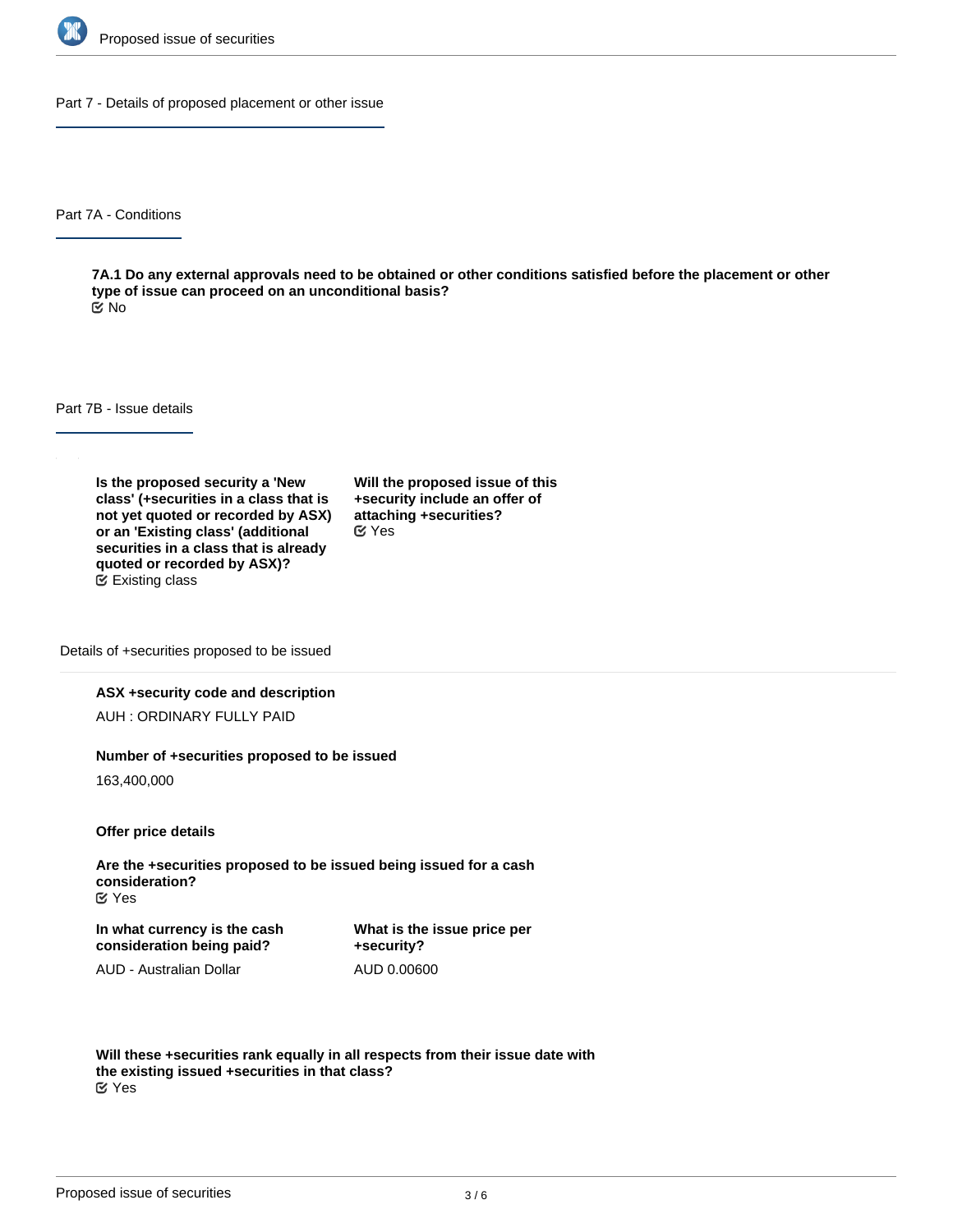

# Attaching +Security

| Attaching +Security - New class (+securities in a class that is not yet quoted or recorded by ASX)                                                                                                                             |                                          |
|--------------------------------------------------------------------------------------------------------------------------------------------------------------------------------------------------------------------------------|------------------------------------------|
| Details of attaching +securities proposed to be issued                                                                                                                                                                         |                                          |
| ISIN Code (if Issuer is a foreign company and +securities are non CDIs)                                                                                                                                                        |                                          |
| Have you received confirmation from ASX that the terms Will the entity be seeking quotation of the 'new' class of<br>of the proposed +securities are appropriate and<br>equitable under listing rule 6.1?<br>$\mathfrak{C}$ No | +securities on ASX?<br>$\mathfrak{C}$ No |
| ASX +security code                                                                                                                                                                                                             | +Security description                    |
| New class-code to be confirmed                                                                                                                                                                                                 | \$0.012 Options over ordinary shares     |
| +Security type                                                                                                                                                                                                                 |                                          |
| Options                                                                                                                                                                                                                        |                                          |
| Number of +securities proposed to be issued                                                                                                                                                                                    |                                          |
| 81,700,000                                                                                                                                                                                                                     |                                          |
|                                                                                                                                                                                                                                |                                          |
| Offer price details                                                                                                                                                                                                            |                                          |
| Are the +securities proposed to be issued being issued for a cash consideration?<br>় No                                                                                                                                       |                                          |
|                                                                                                                                                                                                                                |                                          |
| Please describe the consideration being provided for the +securities<br>Free attaching option to placement shares issued on a 1 for 2 basis.                                                                                   |                                          |
|                                                                                                                                                                                                                                |                                          |
| Please provide an estimate of the AUD equivalent of the consideration being provided for the +securities                                                                                                                       |                                          |
| 0.000010                                                                                                                                                                                                                       |                                          |
| Will all the +securities issued in this class rank equally in all respects from their issue date?<br>$\mathfrak{C}$ Yes                                                                                                        |                                          |
|                                                                                                                                                                                                                                |                                          |

Options details

**+Security currency** AUD - Australian Dollar

**Exercise price Expiry date**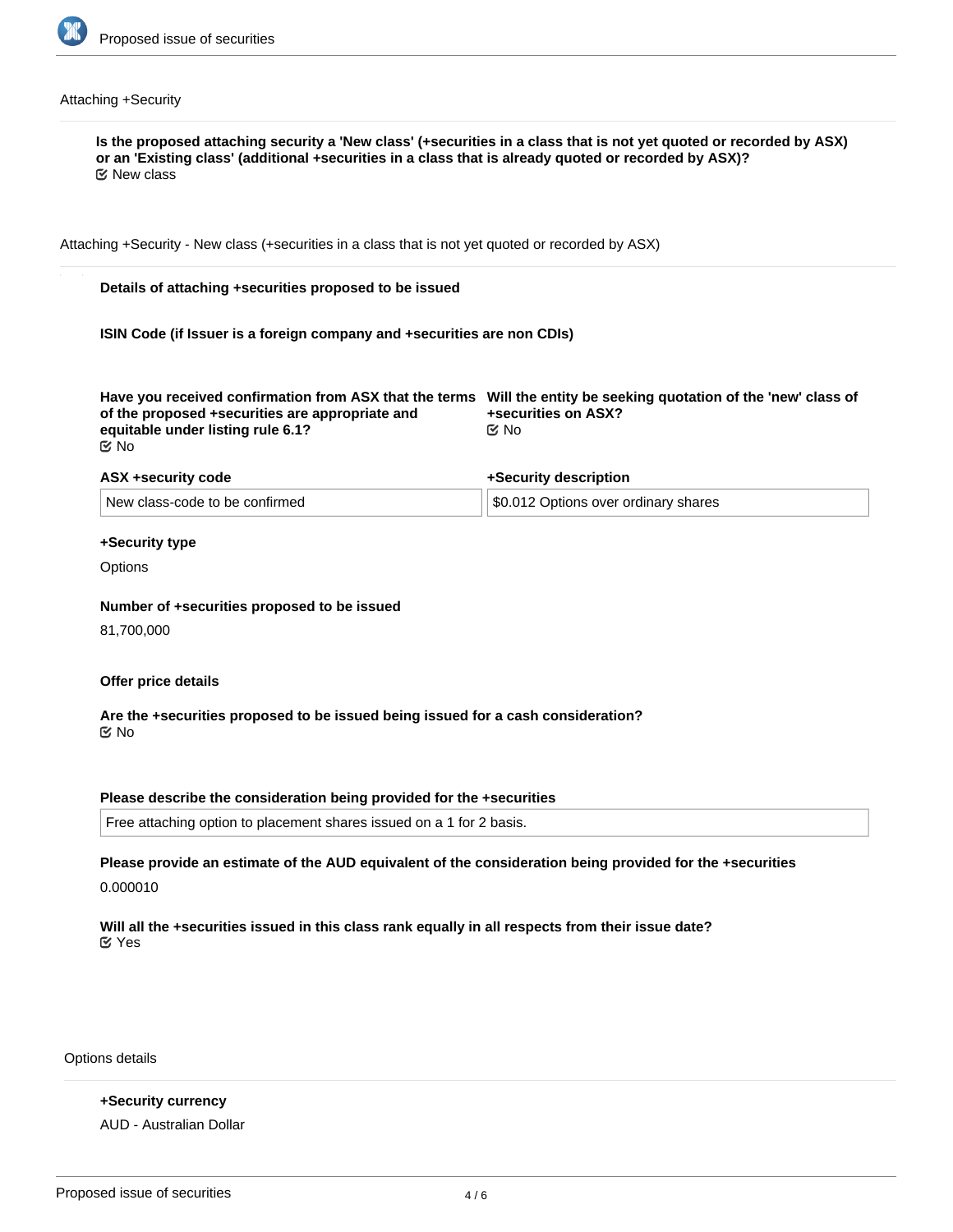

**Exercise price** AUD 0.0120

**Expiry date** 4/8/2023

## **Details of the type of +security that will be issued if the option is exercised**

AUH : ORDINARY FULLY PAID

#### **Number of securities that will be issued if the option is exercised**

81,700,000 ordinary fully paid shares.

**Please provide a URL link for a document lodged with ASX setting out the material terms of the +securities proposed to be issued or provide the information by separate announcement.**

Refer to capital raising announcement on 2 August 2021.

Part 7C - Timetable

**7C.1 Proposed +issue date** 5/8/2021

Part 7D - Listing Rule requirements

**7D.1 Has the entity obtained, or is it obtaining, +security holder approval for the entire issue under listing rule 7.1?** No

**7D.1b Are any of the +securities proposed to be issued without +security holder approval using the entity's 15% placement capacity under listing rule 7.1?** Yes

**7D.1b ( i ) How many +securities are proposed to be issued without security holder approval using the entity's 15% placement capacity under listing rule 7.1?**

163,400,000 fully paid ordinary shares and 81,700,000 attaching options over ordinary shares.

**7D.1c Are any of the +securities proposed to be issued without +security holder approval using the entity's additional 10% placement capacity under listing rule 7.1A (if applicable)?** No

**7D.2 Is a party referred to in listing rule 10.11 participating in the proposed issue?** No

**7D.3 Will any of the +securities to be issued be +restricted securities for the purposes of the listing rules?** No

**7D.4 Will any of the +securities to be issued be subject to +voluntary escrow?** No